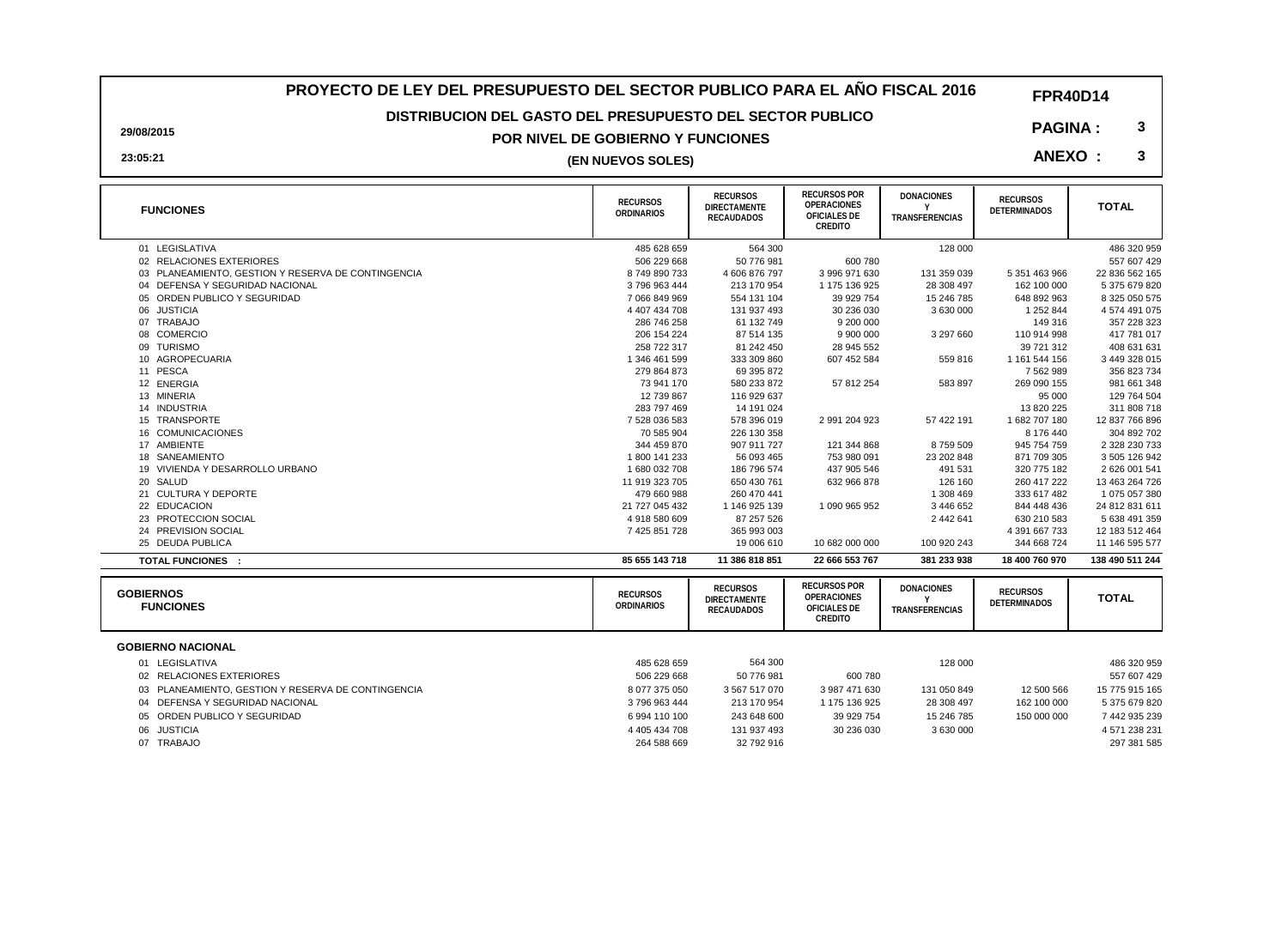### **PROYECTO DE LEY DEL PRESUPUESTO DEL SECTOR PUBLICO PARA EL AÑO FISCAL 2016**

### **DISTRIBUCION DEL GASTO DEL PRESUPUESTO DEL SECTOR PUBLICO**

#### **POR NIVEL DE GOBIERNO Y FUNCIONES**

**29/08/2015**

## **3 (EN NUEVOS SOLES)**

| <b>GOBIERNOS</b><br><b>FUNCIONES</b>               | <b>RECURSOS</b><br><b>ORDINARIOS</b> | <b>RECURSOS</b><br>DIRECTAMENTE<br><b>RECAUDADOS</b> | <b>RECURSOS POR</b><br><b>OPERACIONES</b><br>OFICIALES DE<br>CREDITO | <b>DONACIONES</b><br>TRANSFERENCIAS | <b>RECURSOS</b><br><b>DETERMINADOS</b> | <b>TOTAL</b>    |
|----------------------------------------------------|--------------------------------------|------------------------------------------------------|----------------------------------------------------------------------|-------------------------------------|----------------------------------------|-----------------|
| <b>GOBIERNO NACIONAL</b>                           |                                      |                                                      |                                                                      |                                     |                                        |                 |
| 08 COMERCIO                                        | 199 281 774                          | 4 271 320                                            |                                                                      | 3 297 660                           |                                        | 206 850 754     |
| 09 TURISMO                                         | 236 093 262                          | 64 320 402                                           |                                                                      |                                     |                                        | 300 413 664     |
| 10 AGROPECUARIA                                    | 914 801 508                          | 245 574 383                                          | 278 329 343                                                          | 319816                              | 500 000 000                            | 1 939 025 050   |
| 11 PESCA                                           | 252 618 118                          | 62 796 258                                           |                                                                      |                                     |                                        | 315 414 376     |
| 12 ENERGIA                                         | 41 364 320                           | 572 451 149                                          | 56 008 200                                                           |                                     | 120 371 149                            | 790 194 818     |
| 13 MINERIA                                         | 9 4 6 9 4 3 7                        | 110 977 654                                          |                                                                      |                                     |                                        | 120 447 091     |
| 14 INDUSTRIA                                       | 269 241 570                          | 1 500 000                                            |                                                                      |                                     |                                        | 270 741 570     |
| 15 TRANSPORTE                                      | 6949208012                           | 355 787 786                                          | 2815006591                                                           |                                     |                                        | 10 120 002 389  |
| 16 COMUNICACIONES                                  | 68 873 107                           | 222 091 184                                          |                                                                      |                                     |                                        | 290 964 291     |
| 17 AMBIENTE                                        | 296 464 386                          | 155 171 782                                          | 77 668 580                                                           | 8744509                             | 5728018                                | 543 777 275     |
| 18 SANEAMIENTO                                     | 1662613579                           | 26 751 159                                           | 753 980 091                                                          | 23 001 843                          |                                        | 2 466 346 672   |
| 19 VIVIENDA Y DESARROLLO URBANO                    | 1 632 546 474                        | 106 035 540                                          | 437 905 546                                                          |                                     |                                        | 2 176 487 560   |
| 20 SALUD                                           | 7 592 111 062                        | 351 884 467                                          | 630 714 878                                                          |                                     |                                        | 8 574 710 407   |
| 21 CULTURA Y DEPORTE                               | 461 611 149                          | 199 027 667                                          |                                                                      |                                     |                                        | 660 638 816     |
| 22 EDUCACION                                       | 12 932 140 979                       | 1087129180                                           | 1 023 819 279                                                        | 3 446 652                           | 241 519 407                            | 15 288 055 497  |
| 23 PROTECCION SOCIAL                               | 4410500339                           | 4754891                                              |                                                                      | 1710 300                            | 320 000 000                            | 4736 965 530    |
| 24 PREVISION SOCIAL                                | 5787864986                           | 343 780 212                                          |                                                                      |                                     | 4 177 070 794                          | 10 308 715 992  |
| 25 DEUDA PUBLICA                                   |                                      | 18 169 403                                           | 10 682 000 000                                                       |                                     |                                        | 10 700 169 403  |
| <b>TOTAL GOBIERNO NACIONAL:</b>                    | 68 247 134 360                       | 8 172 882 751                                        | 21 988 807 627                                                       | 218 884 911                         | 5 689 289 934                          | 104 316 999 583 |
| <b>GOBIERNO REGIONAL</b>                           |                                      |                                                      |                                                                      |                                     |                                        |                 |
| 03 PLANEAMIENTO, GESTION Y RESERVA DE CONTINGENCIA | 606 982 144                          | 51 109 345                                           |                                                                      |                                     | 271 140 814                            | 929 232 303     |
| 05 ORDEN PUBLICO Y SEGURIDAD                       | 72 739 869                           | 1 665 454                                            |                                                                      |                                     | 58 716 821                             | 133 122 144     |
| 06 JUSTICIA                                        | 2 000 000                            |                                                      |                                                                      |                                     |                                        | 2 000 000       |
| 07 TRABAJO                                         | 22 157 589                           | 28 339 833                                           |                                                                      |                                     |                                        | 50 497 422      |
| 08 COMERCIO                                        | 6 872 450                            | 2 477 989                                            |                                                                      |                                     | 7980615                                | 17 331 054      |
| 09 TURISMO                                         | 22 629 055                           | 5 679 930                                            | 28 945 552                                                           |                                     | 6 591 102                              | 63 845 639      |
| 10 AGROPECUARIA                                    | 431 660 091                          | 79 324 614                                           | 325 784 260                                                          | 240 000                             | 181 234 713                            | 1 018 243 678   |
| 11 PESCA                                           | 27 246 755                           | 6 599 614                                            |                                                                      |                                     | 5 407 278                              | 39 253 647      |
| 12 ENERGIA                                         | 32 576 850                           | 3 0 14 8 42                                          |                                                                      |                                     | 13 492 912                             | 49 084 604      |
| 13 MINERIA                                         | 3 270 430                            | 5 951 983                                            |                                                                      |                                     | 95 000                                 | 9 317 413       |
| 14 INDUSTRIA                                       | 14 555 899                           | 1831182                                              |                                                                      |                                     | 2 313 616                              | 18 700 697      |
| 15 TRANSPORTE                                      | 524 937 152                          | 51 143 315                                           | 137 430 040                                                          |                                     | 240 139 382                            | 953 649 889     |
| 16 COMUNICACIONES                                  | 1712797                              | 1891009                                              |                                                                      |                                     | 8500                                   | 3 612 306       |
| 17 AMBIENTE                                        | 47 995 484                           | 1 544 516                                            | 40 202 288                                                           |                                     | 34 741 414                             | 124 483 702     |
| 18 SANEAMIENTO                                     | 131 924 636                          | 1762 126                                             |                                                                      |                                     | 44 146 164                             | 177 832 926     |

**FPR40D14**

**PAGINA : 4**

**ANEXO :** 

**23:05:21**

18 SANEAMIENTO